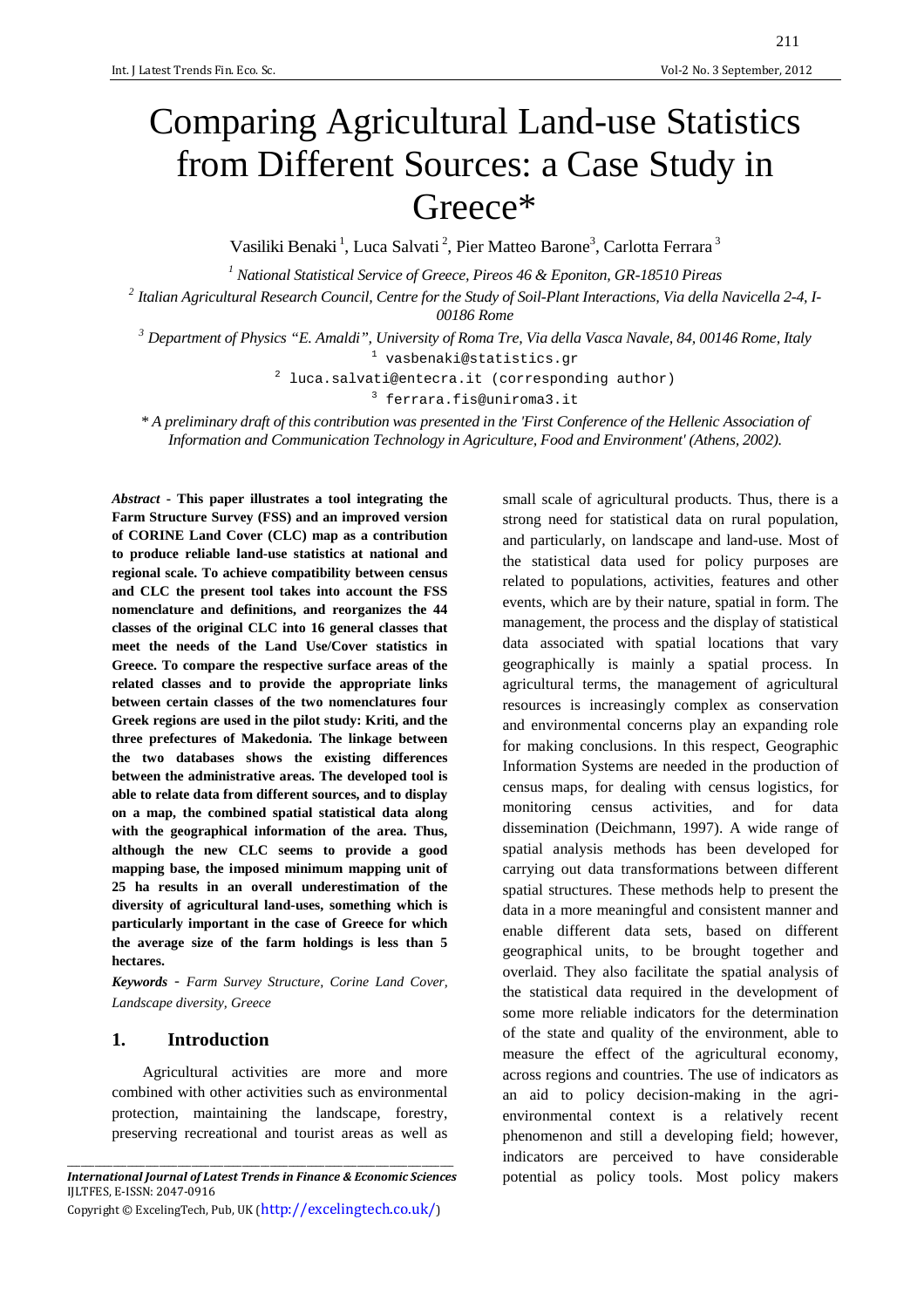concerned with agri-environmental issues at the national level are confronted with fragmented information and it is accordingly difficult to use the information in a way that effectively contributes to policy decision-making. An unavoidable step in the assessment of agricultural policies and of their impact on the countryside and landscapes is the study of spatial units that constitute the underlying structure of these territories. Most statistical data in EU, by means of the Farm Structure Survey (FSS) data, is organized and presented on the basis of NUTS (Nomenclature des Unites Territoriales Statistiques) system, to provide a single, uniform breakdown of a country. Nevertheless, these units are geographical areas that may vary substantially not only in the sizes and shapes, but also over the time. In addition, this geographical level is not appropriate to carry out certain environmental studies. The need of spatial analysis and of the production of environmental indicators requires delineation of the land use data according to their natural depiction on a geographical map, beyond the administrative distribution. As a result, NUTS system cannot be applied in its present form to units that are more relevant from a geographical point of view, such as drainage areas, landscape units, biotopes, etc. This study illustrates the development of a tool interface between statistical and geographical databases by comparing Farm Structure Survey (FSS) and CORINE Land Cover (CLC) land-use figures. As a first step, the spatial disaggregation of the FSS data into an accurate geographical level requires an interface between the two nomenclatures. To reallocate the FSS data into sustainable areas a question arises of how the digital CLC map could be used to describe agroenvironmental statistical structures. Note that CLC has so far been focused on land cover, rather than land use and it has been carried out once. As a result it cannot be applied to show trends. However, different countries carried it out in different years, over the period 1985- 1995. Plans already exist to upgrade CLC based on the IMAGE 2000 image data set provided by the JRC. The result is that some of the indicators based on CLC show only a snapshot rather than a trend in land-use. The developed interface is able to display on a map, accurately, the combined spatial descriptive statistical data along with the geographic information of an area of interest. Thus, the user is able to relate the FSS and the CLC data in order to find the best matching. The

developed interface is able to query a database, aggregate / disaggregate the data and plot the results on a map. The comparison requires to determine the aggregation level of the classes for which the correspondence has already been set and to validate the result by comparing the respective surface areas of the related classes. After the reclassification of the above data, common classes are created and presented on a map using an embedded GIS environment. To test the interface and provide the appropriate links between certain classes of the two databases the three regions of Makedonia and the region of the island of Kriti have been chosen. The statistical data used has been provided by the Basic FSS of 1999/2000 (Census of Agricultural for Livestock breeding or simply Agricultural Census). However, to achieve compatibility between census and photo-interpretation a recently developed, improved version of the CLC geographical database has been used. The new CLC takes into account the FSS nomenclature and definitions and has provides much better acquisition period (Landsat-TM 1998 to 1999) which is the same with the census reference period (1998 to 1999). The linkage between the two databases shows the existing differences between the administrative areas of the pilot regions. The structure of the paper is as follows: chapter 2 describes the main characteristics of the FSS nomenclature, particularly addressed in the case of Greece. Chapter 3 addresses the modified CLC geographical nomenclature providing the new classification scheme. Also, in this section, the original CLC nomenclature is discussed briefly. Chapter 4 discusses the linkage between the two nomenclatures and the way it has been achieved by means of application development. Chapter 5 illustrates the results starting from the comparison of the related nomenclatures and finally, in the last section the conclusions of this work are presented.

#### **2. The FSS database**

#### **2.1 Main issues**

The effective and balanced implementation of the reformed Common Agricultural Policy requires detailed objective, quantitative data of the structure and performance of the agricultural, rural and environmental sectors. In this context the development of the structure of the agricultural holdings allows analysis of the agricultural sector and its impact to other sectors as the rural sector and the environment. The FSS is the main source to provide data on various characteristics relating to agricultural holdings, on a regular basis. These data refer to the number and size distribution of the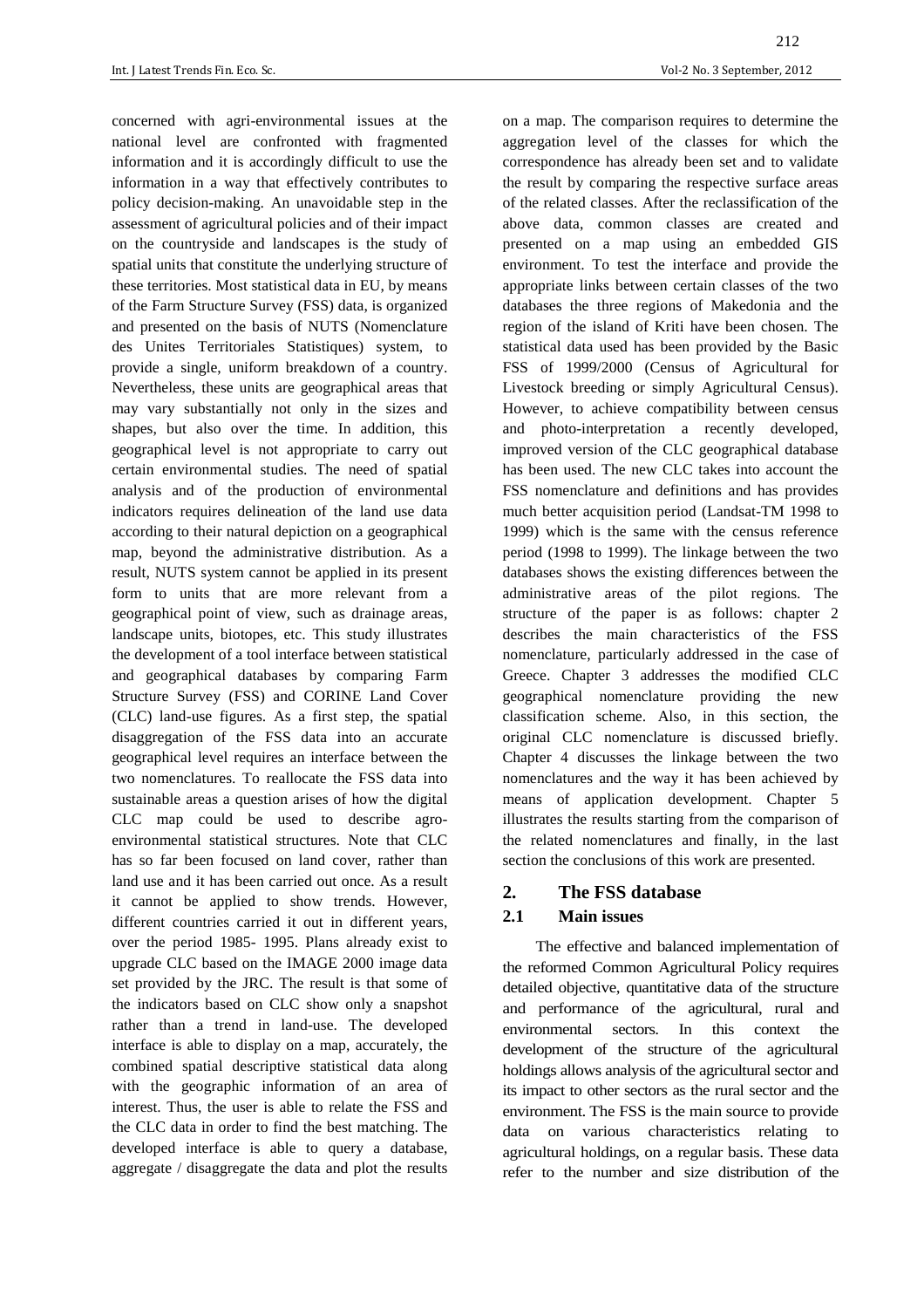agricultural holdings by type of enterprise, as well as to the land improvements, crop and livestock rotations and farm practices (machinery, equipment etc.). They also refer to other structural data such as the educational level of farmer and farm labor inputs, the legal status of holder including tenure arrangements and finally other social demographic characteristics of holders. The FSS data are collected on a regular basis by the Member States and are forwarded to Eurostat, which stores them in the Eurofarm database. In order to harmonize information at the Community level, legal frameworks (Regulation and Decisions) define the methodological framework and the contents of the FSS questionnaires. Table 1 shows the FSS nomenclature, which distinguishes the detailed agricultural land use classes.

### **2.2 Methodological issues of the FSS in Greece**

The FSS is carried out in Greece within the framework of the Community Program for the 'Statistical Surveys in the Agricultural Sector'. All the specifications and terms are defined precisely by the Regulation 571/88 as amended by the Regulation 2467/96 and the related Decisions of the Council of the E.U. The FSS is intended to collect statistical data on the structure of agricultural and livestock holdings and the employment of the population on them. The data make it possible, besides the classical tabulation of the results, to generate tables, which show the economic size and orientation of the farms (typology). In particular, the Greek FSS system aims to collect data relating to:

- The number of agricultural and livestock holdings in the country, at national, regional and local level.
- The geographical position of the holdings.
- The legal status and management of the holding.
- The agricultural training of its owner.
- The keeping of account books.
- The land uses (arable crops, permanent crops, kitchen gardens, permanent pasture-meadows and rough grazing and other areas).
- The type of ownership of the utilized agricultural area.
- The number of fields constituting the total

utilized agricultural area.

Successive crops, combined crops, irrigated crops, etc..

- Livestock raised on the farm..
- Agricultural machinery and milking equipment used.
- Employment of members of the farm owner's family.
- Employment of family members in other gainful activities besides agriculture.
- Employment of permanent, seasonal and other workers.

Sample FSS is carried out every two years, in the years ending with an odd number. The National Statistical Service of Greece (NSSG) carried out the first sample survey of the Structure of Agricultural and Livestock breeding in 1966/67, when Greece was still an associated member of the EU. The next sample survey took place in 1977/78. After the accession of the country into the EU further surveys were carried out in 1983, 1985, 1987, 1989, 1993,1995 and 1997 i.e. every two years. Every ten years an exhaustive survey (Basic FSS or Agricultural Census) is carried out. The first Agricultural Census conducted in 1950, after the Second World War. Agricultural Census of 1991 was the last census carried out at the same time with the General Censuses for population, households, agriculture etc. However, Agricultural Census in 2000 was the first census carried out before the General Population Census dated 2001 and it was based on the Farm Register. The reference period for the data collected on crops and employment is from October 1st of year t-1, to 30 September of year t, i.e. the survey year. Exceptions to this are a farm's livestock and machinery, questions relating to which have a reference date of 30 September in the year t, for the machinery and 1st November for the livestock. The statistical unit for the FSS is defined as an agricultural or livestock holding4 which during the reference period comprises at least one of the following:

- at least 0.1 ha of utilized agricultural area or at least 0.05 ha of greenhouse area, regardless of its own ship and location, or
- at least one cow, or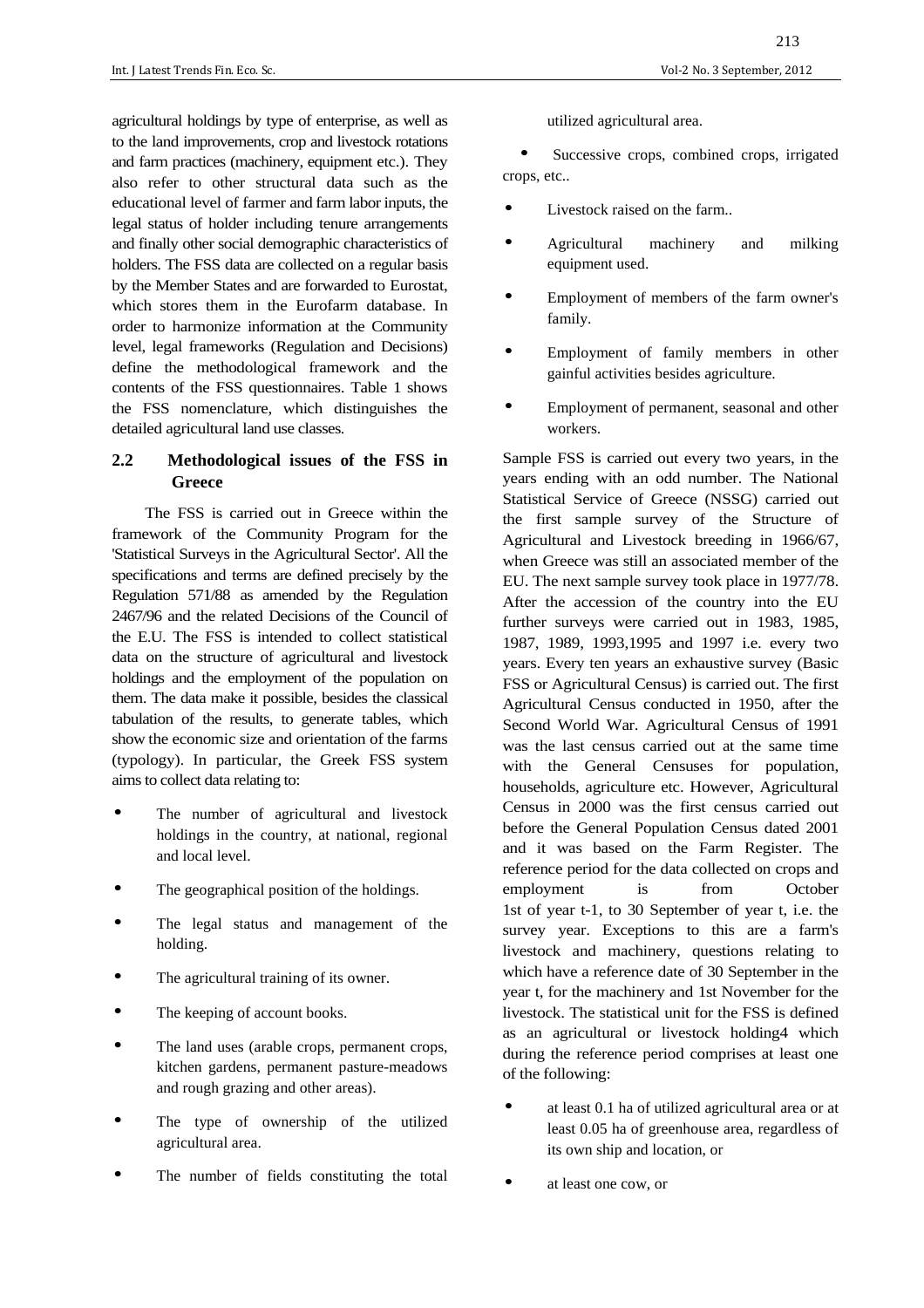- at least two other large animals (oxen, buffaloes, horses, etc.), or
- at least five small animals (sheep, goats, pigs), or
- at least 50 poultry birds, or
- at least 20 beehives.

The FSS was carried out by filling in a special questionnaire after interviewing the owner of the agricultural or livestock breeding farm. The sample survey is carried out by applying the method of multistage stratified area sampling. In the most recent Agricultural Census in Greece the Basic FSS covered all agricultural and livestock holdings in the country (nearly 814.000 holdings).

# **3. Materials and methods**

### **3.1 The CLC geographical database**

CORINE (Co-ORdination on INformation of the Environment) Land Cover (CLC) is a geographic land cover/land use database encompassing most of the countries of the European Community, with aim to gather information associated with the environment on certain priority topics. It describes land cover (and partly land use) according to a nomenclature of 44 classes organized hierarchically in three levels (Dueker, 1979). CLC was elaborated based on the visual interpretation of satellite images *(Spot, Landsat TM* and *MSS).* The smallest surfaces mapped (mapping units) correspond to 25 hectares. Linear features less than 100m in width are not considered. The scale of the output product was fixed at 1:100.000. Thus, the location precision of the CLC database is 100m. Although its exploitation is just starting, it offers the potential for a wide array of uses. It can be used on its own for simple cartographic or statistical presentations and as a base for European-wide landscape analyses or more generally in combination with other data sets.

#### **3.2 The CLC database of Greece**

The CLC database has been developed in Greece in order to cover the needs of land use/cover statistics as far as the distribution of the total area of Greece in the basic categories of land use is concerned. These statistics are included in the preparatory work carried out in the context of every Agricultural Censuses. The aim is to prepare the census and to obtain data covering all the territory of Greece. Until Agricultural Census of 1991, this work was done by completing seven (7) months before the Census a 'pre-census

questionnaire of total land area in the municipality or commune', using estimates by the municipal or communal working parties set up for the census and with the help of local agronomists. To facilitate completion of the pre-census questionnaire, these groups had at their disposal the land distribution data from the previous census, as well as other auxiliary data held by the municipality or commune, such as land registers, land distribution tables, etc. Land was divided up into seven basic categories of use:

- Cultivated areas and fallow land resting fallow for 1 to 5 years.
- Communal or municipal pasture land.
- Other pasture land (owned by privates, State, monasteries, etc.)
- Forests
- Areas under water (lakes, marshes, seashores, river beds)
- Build-up areas (buildings, courtyards and roads, squares etc.)
- Other areas (e.g. rocky areas, mines, etc.).

Note that the pre-census questionnaire was the only data source covering also the state-owned land, which is mostly, forest and pastures. Nevertheless, since the agricultural census is carried out by interviews of farmers it concerns only private lands that are somehow agriculturally used.

In the light of the recent developments concerning land use statistics, NSSG decided to use an up-to-date methodology using GIS techniques in order to produce more objective information on this sector. Therefore, the use of spatial analysis is required. Spatial analysis of the information to be recorded is realized by determining the area of the minimum recorded surface, which is taken according to the proposed nomenclature, the methodology of use/cover definition, the requirements of 1:100.000 scale and the user needs. The method with which the theme information drawn up, is the comparative photo-interpretation of the satellite data collected in 1998-99 in relation to those of the time period 1997- 98 used for the creation of the CLC database in Greece. The digital photo-interpretation of the new satellite data is made using image processing software and other data such as those from land recordings. The recording planning and the use of the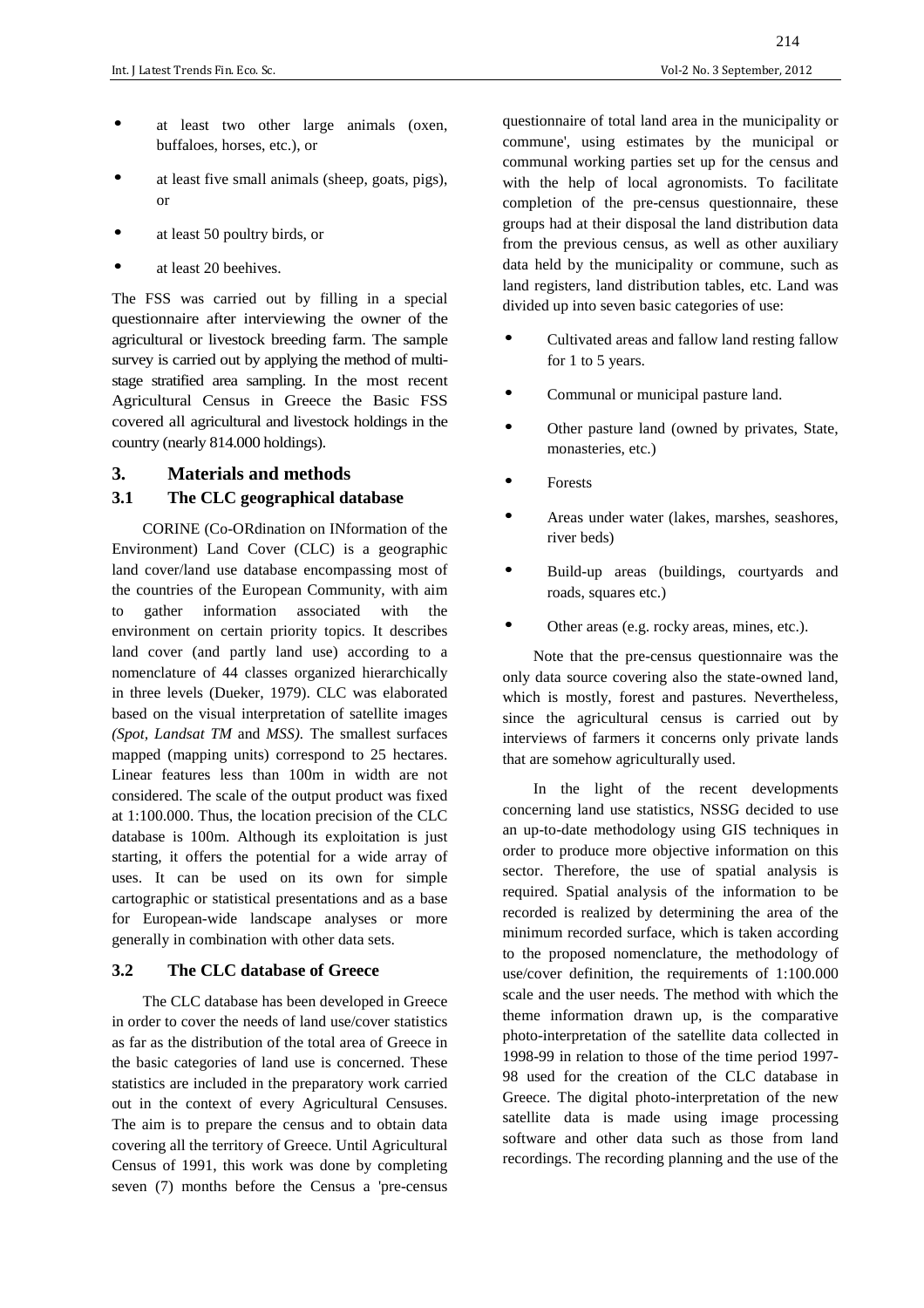data from the field works are also defining the reliability of the specific photo-interpretation.

The new CLC database is properly generalized as reference data and harmonized with the FSS nomenclature, by means of characteristics and definitions, linkage of the two databases to meet the needs of the NSSG. Thus, the distribution of the main land uses in Greece has been reorganized into the following sixteen (16) classes:

- Artificial surfaces
	- 1. Urban fabric
	- 2. Industrial and commercial units
	- 3. Transport units
	- 4. Mine, dump and construction sites

5. Artificial, non-agricultural vegetated areas sport and cultural activity sites

- Agricultural areas
	- 6. Arable land
	- 7. Permanent crops
	- 8. Pastures
	- 9 . Heterogeneous agricultural areas
- Forest and semi-natural areas
	- 10. Forests
		- 11. Transitional woodland /shrub

12. Shrub and/or herbaceous vegetation associations

13. Open spaces with little or no vegetation

- Surfaces under water
	- 14. Inland water
	- 15. Inland wetlands
	- 16. Coastal wetlands

The new CLC geographical database for the country's area has numerous advantages, the most important of which are the following:

It provides a land use/cover map covering all Greece for 16 categories, compiled with the seven land use classes in the above mentioned pre-census questionnaire of the NSSG.

- The new geographical database takes into account the FSS nomenclature and definitions.
- It enables comparability between the two sources of information, namely census versus photo-interpretation. In the case of Greece the acquisition period of the data is spread over 2 years for both, the CLC (Landsat-TM 1998 to1999) and the FSS 1999/2000, (reference year the 1998-1999 crop year).
- It enables the integration of the chronogeographical co-ordinates of the satellite images sources of CLC. This will help in the identification of districts for which CLC's image interpretation is one year apart (minus or plus) from the census year (1990 or 2000, respectively). In addition, using the intermediate FSS data that correspond closely to the date of the satellite image it will be possible to mitigate the effect of time.

# **4. Linking the two databases**

As it is well known, data collection methods are optimized for a particular need and therefore the resultant data structures are not usually readily comparable in a cross-sectional study. Thus, although a particular census may be analyzed in detail comparing censuses with each other have been proved problematic since they may use different administrative units, or they may use the same unit system, which includes many boundary changes that make the comparison difficult. To the best of our knowledge, three types of data incompatibilities have been distinguished so far (Frank, 1999; Gregory, 2000) and will be described, briefly, below.

#### **4.1 Differences in Data Models**

Raster and vector data models are the GIS approaches for the spatial presentation of natural vegetation, the forest area and generally the development of land use. In a raster data model, a uniform grid, each cell of which is assigned a unique descriptor depending on the coordinate system used, represents space. Raster models can be directly imported into the software and immediately become available for use (Burrough, 1986). They are well suited for the representation of remotely sensed digital data and are commonly employed in the environmental sciences. In contrast, in a vector data model, the spatial data is based on geometric shapes of points, lines, and polygons. This model is objectoriented and is based on the coordinate system used.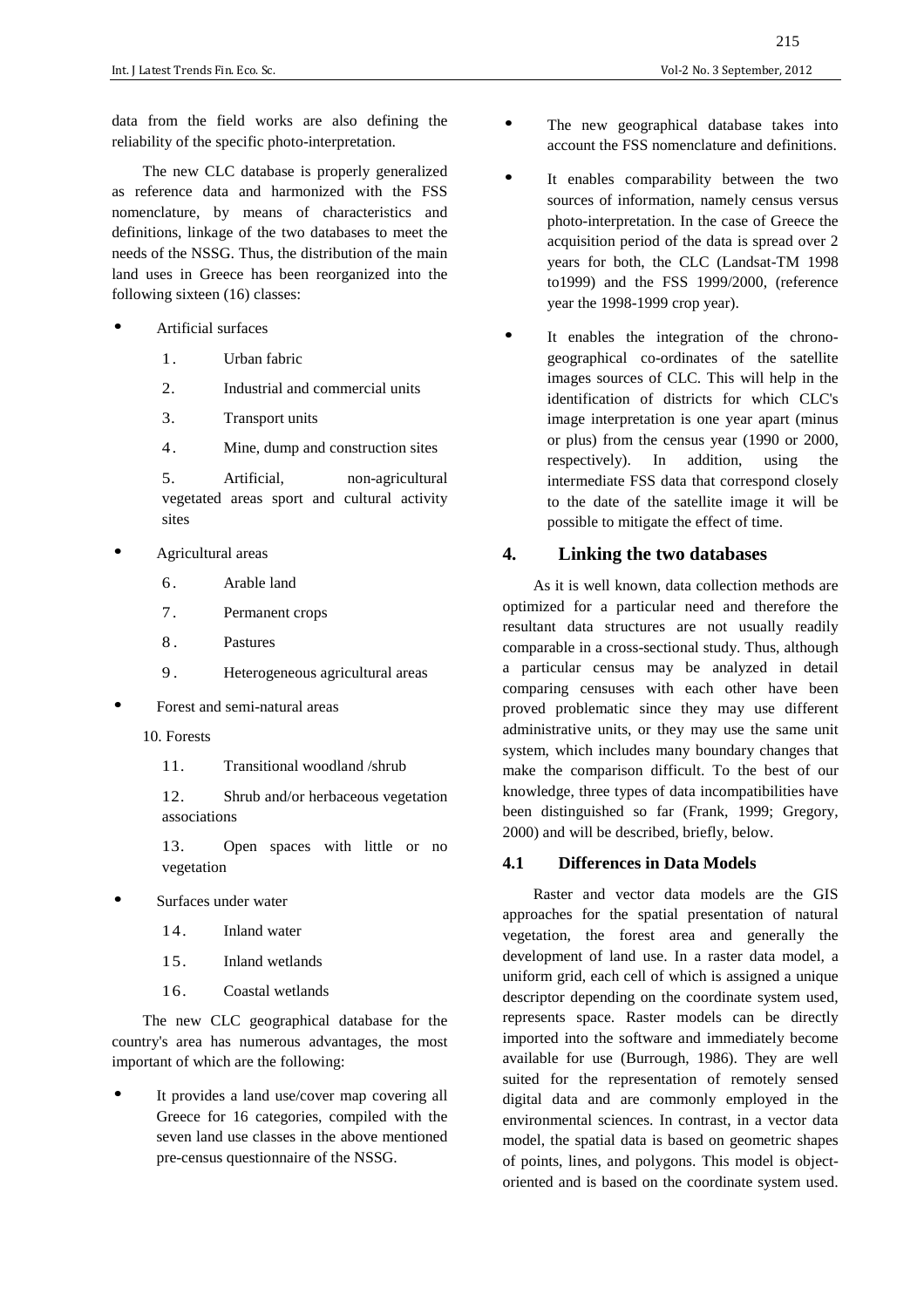Vector GIS knows where the spatial feature (line, point, polygon) exists, as well as the relationship with the other features. Vector data models are particularly suited for the representation of linear data features like roads, or clearly delineated areas, such as, property lines and city limits After the representation of the spatial features, their associated properties must be specified in a separate database. For simultaneous use of data from both, raster and vector models a conversion of one data set to the respective model of the other data set needs to be performed. Data conversions, however, are often ambiguous and typically result in a loss of information (Maffini et al., 1987). It is difficult, for example, to derive the best fitting vector representation from a given raster grid. Furthermore, it is likely that a set of transformations from vector to raster and back to vector will result in a target feature whose shape differs from the original source feature. These transformation functions may not be accessible to the end user (Ehlers et al., 1991, Maffini et al., 1987). The data transformation from analog paper maps and tabulations to digital data falls into the same category. Loss of data, spatial inaccuracy and error is introduced by conversion techniques like scanning, digitizing, rasterization, vectorization and manual data input (Goodchild, et al., 1989). Digital data creation is also extremely time consuming.

#### *4.1.1 Inconsistencies of areal units*

Comparing census data with other data sources of some specific area of interest may not be the same, either because of boundaries changes over the time or because of the different definition of administrative/areal units used for the data collection (Xie et al., 1995). Two key issues need to be addressed in terms of areal unit comparability. One is related to data integration and map overlay (nonmatching areal units). The other is related to data analysis and statistical comparability of areal units of different sizes and shapes (modifiable areal unit problem).

#### *4.1.2 Non-matching Areal Units*

Integrated analysis of spatial and attribute data is based on map overlay operations. Non-matching areal units require a transformation of data from one system of areal units to another in which data values are apportioned to the newly created spatial units. Then, the newly created zones allow data overlay and analysis. These transformations are known as "areal interpolation".

# *4.1.3 Modifiable Areal Unit Problem (MAUP)*

Generally, the statistical data, whose distribution and characteristics are not well known, are presented by an appropriate aggregated variable of some higher class. In addition, censuses base their statistics on well-defined areal units that tend to vary in size and shape leading to inconsistent and misleading statistical results. This is known as a Modifiable Areal Unit Problem (MAUP) (Openshaw, 1984). A possible approach to face this problem would be the reaggreation of the available data into homogeneous subunits and the increase the spatial detail using ancillary land cover data in order to display the census data on a map (Yuan et al., 1997).

#### *4.1.4 Temporal incompatibilities*

Data collection of land cover data and monitoring of physical changes relies on remote sensing via aircraft or satellites. Coverage cycles, for example, for the different LandSat orbiters (Lillesand, et al., 1994) range from 8-14 days. This data density, however, may be deceptive since data for certain regions is usually available for much fewer dates due to the fact that frequent cloud cover prohibits data collection. In the case of agricultural cultivations, the above problem has to be considered in more detail since the cultivations are usually visible on specific periods over the year.

#### **4.2 Technical procedure**

To describe the methodology adopted in the investigated issue, one has to take into account the non-matching areal units and the MAUP problems mentioned in section 4.1. The temporal incompatibilities problem and the procedure of matching the data points by non-matching due to collection cycles will not be considered because in our case, the data used has been interpreted by an independent intuitional organization. The Nonmatching Areal Units problem arises due to the following reasons.

The different boundaries definition of the administrative units that have been used in the Hellenic censuses of the year 1991 and 2000. To solve the problem there is the need to transform the data between different spatial structures. As transformation may be described the process of aggregation and disaggregation within nested and non-nested neighbor polygons. To overlay the data together the conceptual model has been designed containing and maintaining all polygons and the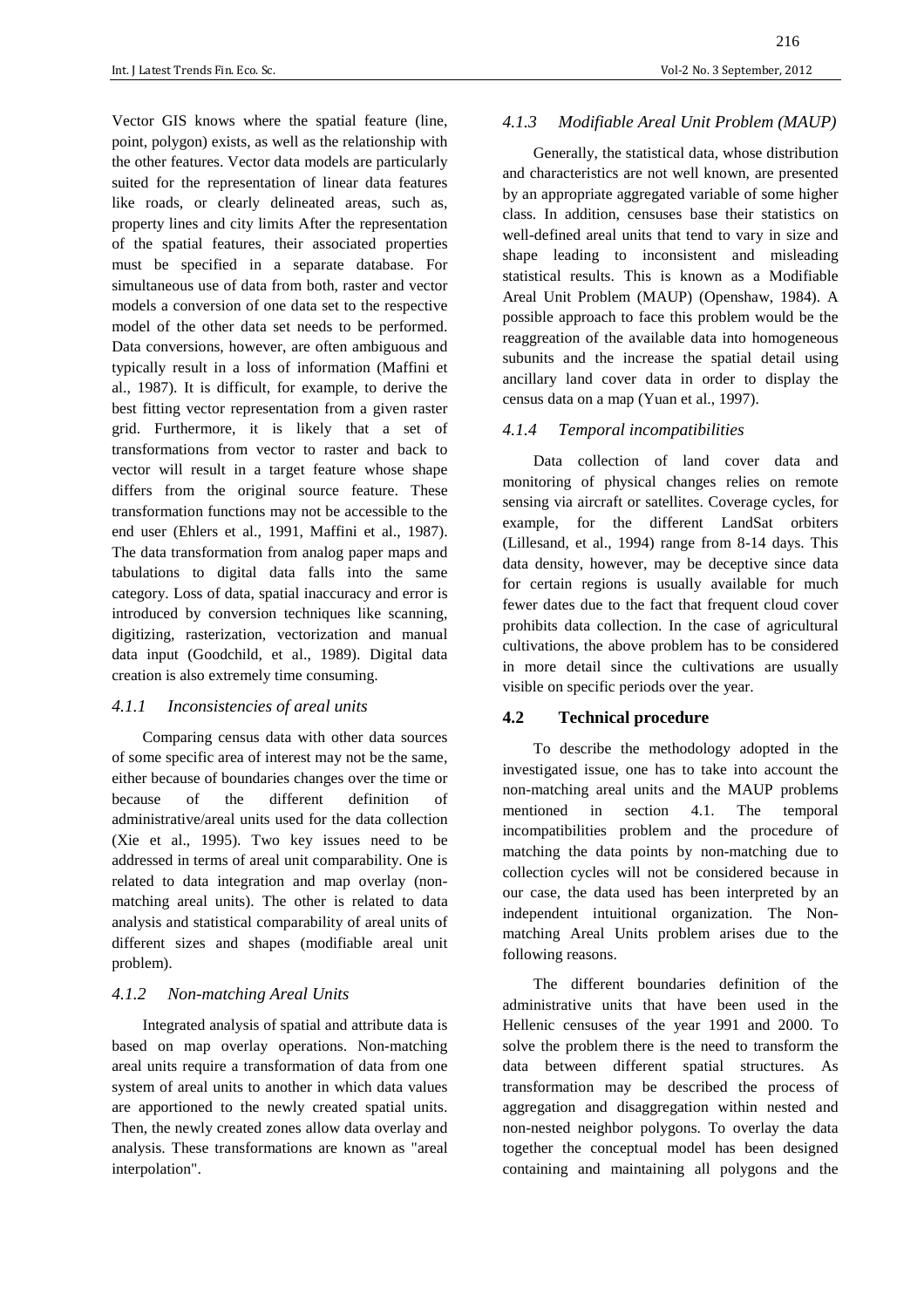related geometric data (lines, nodes etc), representing the areal units. To link the descriptive and the spatial information, the data of the geographic area of interest is broken down into smaller parts in order to determine the field that identifies the specific entity (`AreaCode') in order to be used as a reference key to the GIS. A set of spatial queries also has been developed for carrying out the transformations.

Moreover, the different geodetic datums used for the presentation of statistical and for the ancillary geographical data. To use the ancillary data along with the other geographical data a target datum has to be selected as the reference datum for all data and an automated procedure has to be developed to convert the data between the source and the selected target geodetic datum.

To automate both the transformation between different definitions of administrative units and the conversion between different geodetic datums, an object has been designed, called "Geo-Object". This Object can be used as the basic map layer on any similar application. The MAUP problem is faced using ancillary geographic data (Flowerdew et al., 1991) such as contour lines, lines representing rivers or polygons representing lakes. This methodology permits the synthesis of geographical data along with the studied statistical data and allows the combination of different scenarios in order to simulate the plotting of the descriptive data containing quantitative and areal information on a map. For validation and / or prediction purposes, the results are compared visually with other spatial quantitative information or sampling data presented on thematic maps.

A database entity object provides the connection between the conceptual model and the input quantitative data. It has only one method that is used to insert a new 'AreaCode' into the conceptual model and finally it connects the new inserted 'AreaCode' with the appropriate areal information. A tabdelimited text file contains some quantitative information in a country level. To link this text with the appropriate geographic feature in the GIS environment, the entity "Details" of the conceptual model must be updated with the 'AreaCode' of countries that this text file contains. This can be done easily by using the properties and methods of the above described class of objects.

The advantage of the described methodology is the capability to combine quantitative data from different sources, and to compare them with the available spatial features concerning the distribution

of similar quantitative data (thematic map) of the same area of interest, into an integrated geographical environment. This environment can contain more geographical features than the ordinary thematic maps such as contour lines, roads, rivers, airport, etc.

This can also be helpful for the methods that have been developed to solve the problem of geographic missing values. The precision of those methods is depended on the availability and quantity of historical data. Using this methodology, it is obvious that the integration of all types of GIS data with quantitative data available from other sources is crucial for someone to decide about the data correctness.

### **4.3 Study site application**

As it has been pointed out, the linkage of the two nomenclatures, by means of the FSS the CLC databases require computer-based application software able to display maps and descriptive data in a tabular form. This has been achieved using geographical information from CLC database linked with tabular information of the multi-dimensional tables of FSS (Table 2). The user becomes part of the GIS without the necessity of specific skills and intimate knowledge of the data used. The application consists of the following parts:

- A relational database
- The class of objects for data manipulation
- The class of objects for GIS manipulation
- The main body of the application software containing the above items along with the functions required by the end user.

To begin with, a step-by-step analysis of the software design is required. However, for the purpose of this research it is assumed that the pilot area is already known. Then, the appropriate design steps are as follows:

- 1. On the CLC's geographic layer of the area of interest we add the remaining geographic characteristics (contour lines, roads, cities, lakes, rivers etc.). This will help in the understanding the exact location of the CLC data.
- 2. From the FSS database we select only the themes, which associated with agriculture products. The data selected is at prefecture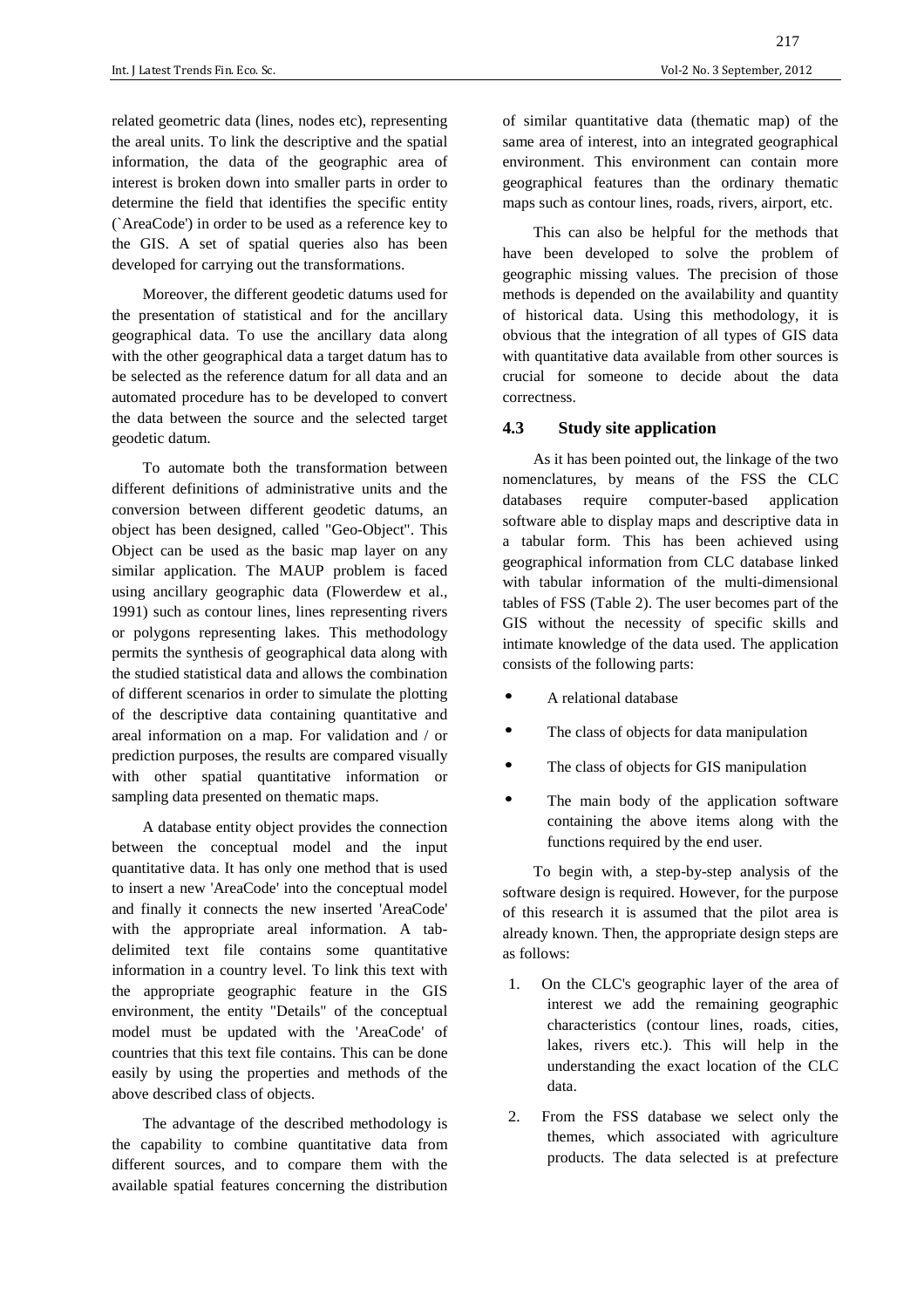level, in thousands of hectares of agriculture products, reported in 2000 census.

- 3. The data provided by the FSS and the CLC databases is studied in order to develop the entity relationship model, and then the database system of the application.
- 4. CLC data is stored in some database tables of the application, using especially developed programs, while NC's data were stored manually. NC provides also the appropriate DLLs in order to develop programs for automated data transfer.
- 5. We pointed out the appropriate functions and queries, and we developed object classes to satisfy the requirements for uniformity at both, user and developer levels.
- 6. We developed an application in which are used the RDBMS, the GIS and the pre-mentioned object classes. The basic capabilities offered by this application are the following:
	- o Ability to compose (aggregate) a new FSS theme by selecting one or more CLC classes, and vice versa.
	- o Ability to decompose (disaggregate) an existing FSS theme to one or more CLC classes, and vice versa.
	- o Ability to correspond (relate) the new FSS themes to CLC classes.
	- o Ability to classify (sort) the results either by date, or by county (region), or by CLC class.

Ability to observe the results plotted on the map and to classify these by geographic characteristics, such as allocation of the selected growth by elevation.

#### **5. Results**

Table 2 presents the linkage between the 2000 FSS and the new CLC nomenclatures. Although the new CLC nomenclature has been harmonized with the FSS nomenclature there are still some problems related to the two different methodologies. The analysis of the above problems has been carried out throughout of a comparison between the respective areas of the related classes, and has been allowed to make proposals for a future work. The available data from the 2000 FSS has been based at Municipality/Commune level (NUTS V or LAU-1

level), whereas the data has been drawn from the new CLC at the district level (NUTS III). The data of two databases has been compared in a pilot study of four regions of Greece at a district level (NUTS III). The comparison shows large deviations in the agricultural areas. Generally, the examined agricultural areas in new CLC are greater than the corresponding agricultural areas in the 2000 FSS. The problem of large deviations is caused mainly because of the difficulties in correlating the pastures areas between the two databases, whereas the differences of the arable areas and the areas under permanent crops are related to the different methodologies.

The results found so far are presented in Tables 3 to 5. Table 3 presents the differences (%) in arable areas, areas under permanent crops, and cultivated areas (aggregation of D+E), as they recorded in the districts (NUTS III) of the examined regions, between the two nomenclatures. Positive sign is in favor of the new CLC nomenclature, whereas negative sign is in favor of the FSS nomenclature. Note that the actual differences in the above classes are not as high as they are in the remaining classes, namely pastures and meadows (Table 4), heterogeneous areas and agricultural areas (Table 5). To facilitate the comparison for the last cases the actual values are presented.

As it may be observed (Table 3) the above differences (%) in the regions (NUTS II) are generally smaller from the corresponding interregional ones (district level; NUTS III). This is due to the fact that the mapping unit of 25 ha in the new CLC is not able to identify parcels of smaller size. This is the case of Greece, in which the average holding size is around 4.5 ha and the average parcel size is around 0.7 ha. An additional reason is that in FSS all the holdings are recorded at the place of residence of the holder (natural person) or headquarter (legal person) of the holding. In the following some preliminary comparison of these results are summarized:

*• Arable areas* 

Region comparison shows that the difference for the region of Kriti is about 66% in favor of the FSS nomenclature. However, the differences in the regions of Makedonia are not as high (at most 33%) and are in favor of the new CLC nomenclature (Table 3). Generally, the differences in the arable crop areas are moderate and are in favor either of the FSS nomenclature or of the new CLC nomenclature (NUTS III level). Interesting to note that in some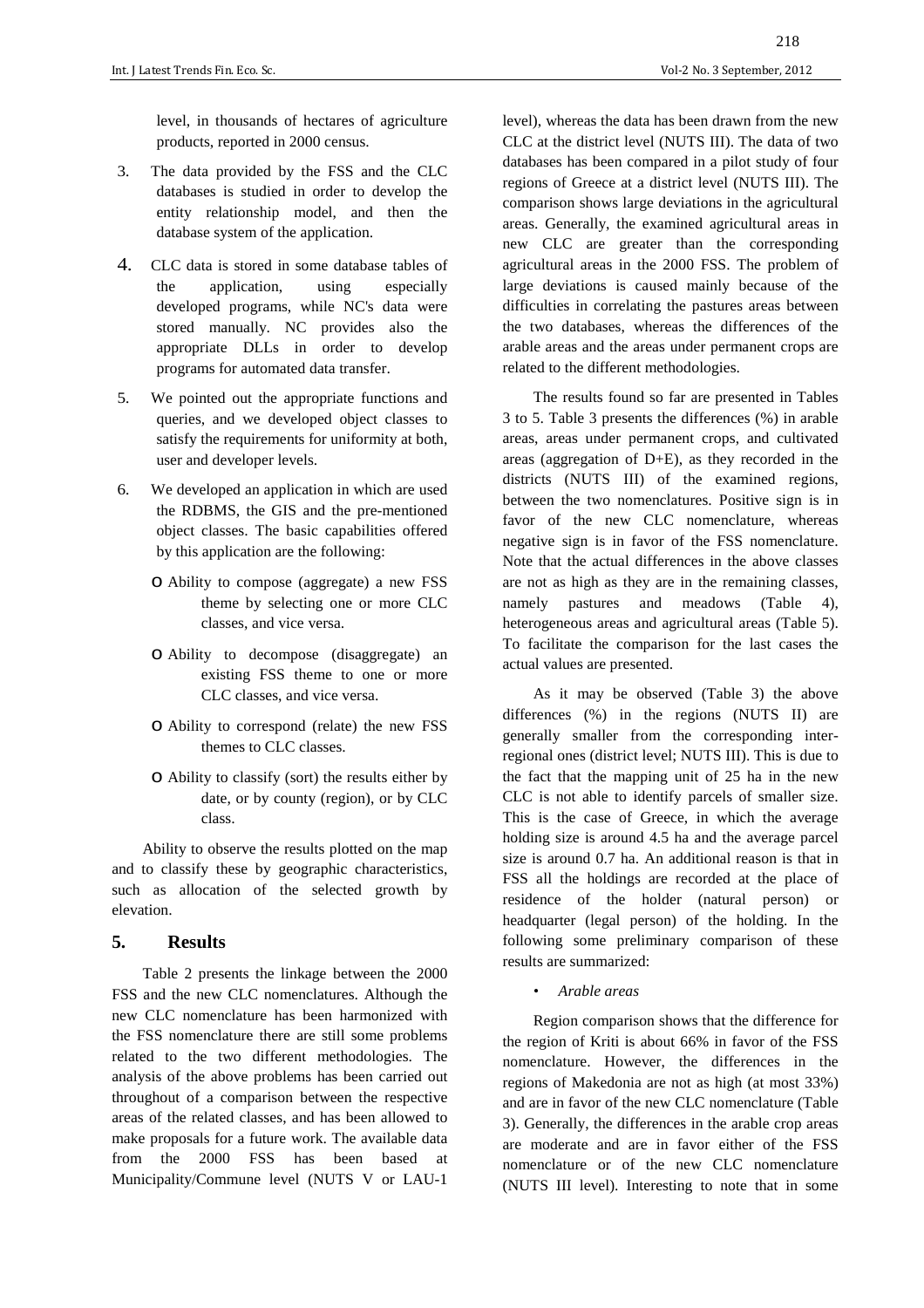districts of the regions of Kentriki and Dytiki Makedonia the results are almost the same.

#### •*Areas under permanent crops*

In general terms the situation is opposite of the one described in the arable crop areas. As it may be observed from Table 3 in the region of Kriti the differences (%) between the two nomenclatures are very small (about 6%). In the regions of Makedonia these differences (%) are moderate (at most 61%) and are in favor of the FSS nomenclature (NUTS II). Furthermore, in the districts of some regions these differences are substantial and/or in the opposite direction (e.g. Evros, Rodopi).

#### •*Pastures and meadows*

The total areas of pastures and meadows are generally larger in the new CLC than the corresponding areas recorted by the FSS. In all regions (NUTS II) the differences are very high. In the region of Kriti, the two districts of Rethimno and Chania the recorded areas in the new CLC are smaller than the corresponding areas of FSS. This is because only the private areas are recorded in the FSS, whereas all pastures (such as state-owned pastures, private pastures, etc.) are recorded in the new CLC.

#### •*Heterogeneous areas*

FSS and new CLC present very high actual differences in the class of the heterogeneous areas. Even the two nomenclatures are harmonized there is still a methodological problem of how to relate the two nomenclatures. In particular, in the FSS the survey unit is the agricultural holding, which comprises of at least 0,1 ha. Therefore the heterogeneity (combined crops) of these areas is referred to this small area. In new CLC the heterogeneity is examined within the mapping unit of 25 ha. Under these circumstances a polygon in the new CLC that includes different parcels of a single crop is recorded as heterogeneous area, whereas in the FSS the corresponding parcels are recorded as single crops.

#### •*Agricultural areas*

All the Agricultural Areas (AA=D+G+F) resulting from the new CLC nomenclature show larger values than the corresponding areas in the FSS nomenclature, particularly in the districts. The differences are generally high with exception of two districts of the region of Kriti. As it has been pointed out previously, the large deviations observed between the agricultural areas as they recorded in the new CLC and the FSS are due to the large deviations in the pastures.

#### •*Cultivated areas*

Given the problems of the large deviations in the total agricultural areas that are caused mainly from the pastures, the aggregation of the arable areas and the areas under permanent crops into the new class of "Cultivated areas" shows that the differences presented in this class are not significant.

#### **6. Discussion**

This study has been based on the provisional data of the 2000 FSS and the new CLC databases and it may be considered as a first step in the direction of present georeference statistical data. The difficulties appeared in the linkage of the two databases can be generally explained from the following points.

The different methodology used as far as the data collection methods and the coverage are concerned. In particular, the FSS is a census using as a reference unit the farm, whereas the new CLC is based on photo—intepretation of the whole area of the country using as a reference unit the mapping unit of at least 25 ha. In addition, CLC has so far been focused on land cover, rather than land use. The minimum size of 25 ha of CLC mapping units presents the difficulty of identifying parcels of smaller size. Thus, a number of non-agricultural areas are classified as agricultural whereas they are only partially agriculture. This is a common problem in areas with forest and olive-trees. Besides, areas classified as non-agricultural areas in CLC may include part of an agricultural area. This explains a number of differences within the agricultural classes. For example, part of meadows or permanent crops can be included in areas with arable crops and conversely.

Despite the harmonization between the new CLC and FSS nomenclatures there are still problems as far as pastures and heterogeneous areas are concerned. In the new CLC, the non-agricultural classes defined by the codes 11, 12, and 13 ("Transitional woodland/shrub", "areas with mixed shrub/grass vegetation" and "areas with little or no vegetation" respectively) may include surfaces classified as "permanent meadows and pastures" in the FSS. Furthermore the FSS does not record the state-owned meadows, which in the new CLC are recorded under the code 8 ("areas under meadow or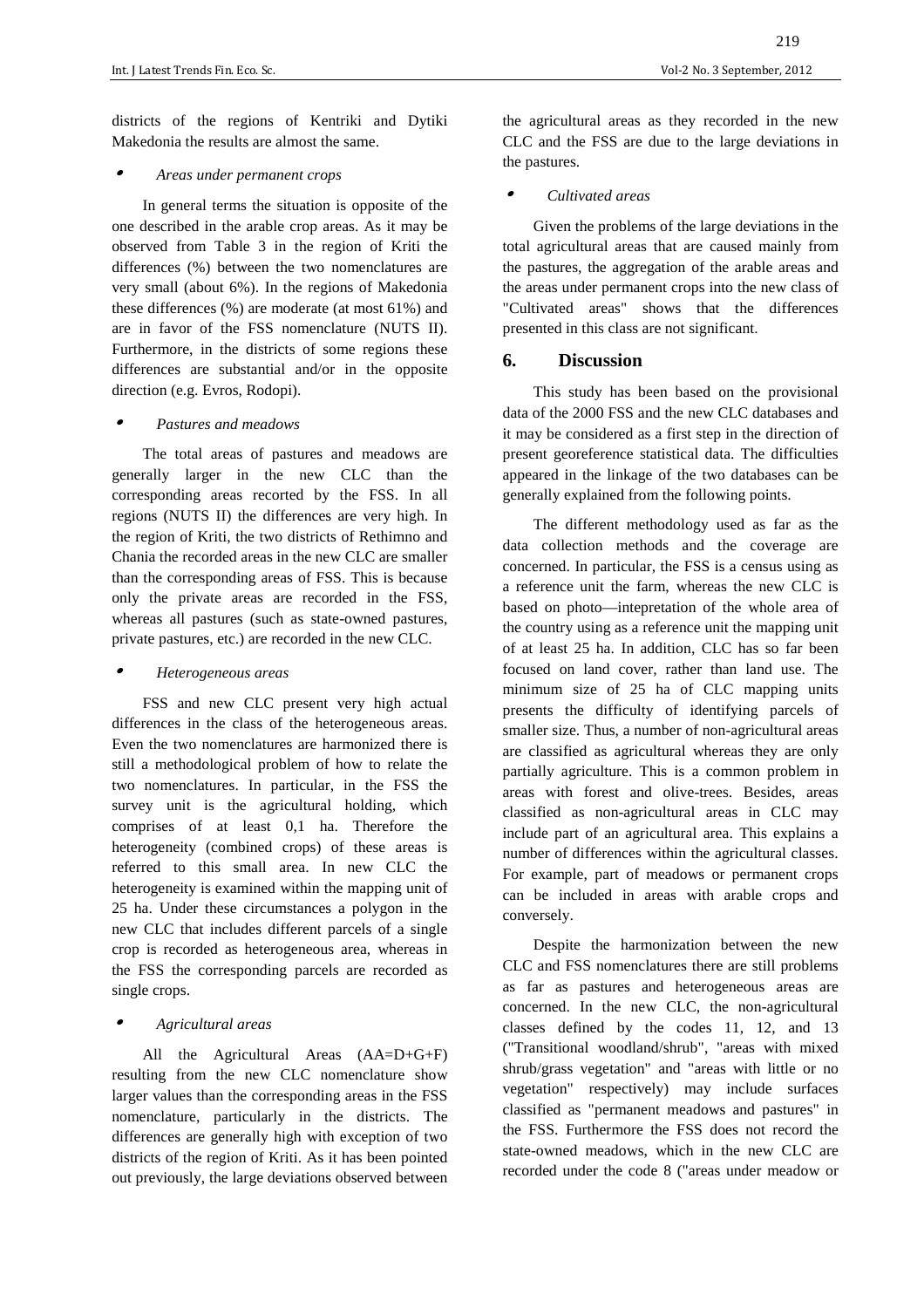pastures"). The special features of Greek agriculture that is marked by the diversity of the holdings in terms of area of production (mixed holdings), the small size of the holdings (average size 4,5 ha), the fragmentation of their area (6 parcels approximately per holding and average parcel size of 0,7 ha). In quite a number of cases the parcels of the same holding are normally located far away from the farmhouse or from the headquarter, but they are recorded at the place of the farmhouse or the headquarter (by definition).

### **7. Conclusion**

The work presented so far is a pilot study merging, by means of a software tool, the statistical data, available at the administrative level, with the geo-referenced land cover in order to identify and explain the most significant differences encountered between the aggregates of agricultural land cover classes. This has been achieved with the use of the 2000 FSS and the new CLC databases already under development in Greece. The new CLC seems to provide a good mapping base for Greece, which could be improved further by using suitable satellite images that are able to produce scaled maps of at least 1:50000. Note that the imposed minimum mapping unit of 25 ha results in an overall underestimation of the diversity of landscapes something, which is particularly important in the case of Greece for which the average size of the holdings is 4,5 ha. Apart of CLC, additional sources may be used providing detailed complementary information, such as aerial ortho-photographs, the cadastral map of Greece, IACS (Integrated Administrative Control System), MARS (Monitor Agriculture with Remote Sensing), NATURA2000 database, or other ongoing analysis of the European landscape.

When the final data from the remaining regions of Greece will be available a quality analysis of the two databases will be carried out and a finer level of nomenclature will be examined. This will allow final conclusions to be drawn and further actions to be taken in the future. Future research is to continue improving the idea of interoperable geo-object by adding methods and properties for uncertainty manipulation and to investigate requirements of GIS in a fuzzy object data model. Our final objective is to embody in the Geo-Object, the ability to generate and visualize transitions from one state to another, using the rules of an expert spatiotemporal system.

### **References**

- [1] A. Frank (19-21 June 1999), Tracing socioeconomic pattern of urban development, Proceedings of Geoinformatics'99 conference, Ann Arbor, Michigan.
- [2] Burrough P.A (1986), Principles of Geographic Information Systems, 1st ed, pp.336, Oxford University Press, New York.
- [3] Deichmann U. (6-10 December 1997), Geographical information systems in the census process —Technology options, costs and benefits, Workshop on Strategies for the 2000 Round of Population and Housing Censuses in the ESCWA Region Cairo.
- [4] Dragicevic V. and Marceau D. (2000), An application of fuzzy logic reasoning for GIS temporal modeling of dynamic processes, Fuzzy sets and Systems 113, Elsevier, pp.69-80.
- [5] Dueker, K.J. (1979), Land Resource Information Systems: A Review of Fifteen Years Experience, Geo-Processing, 1, pp.105- 128.
- [6] Ehlers, M., Greenle, D., Smith, T. and Star, J. (1991), Integration of Remote Sensing and GIS: Data and Data Access, Photogrammetric Engineering & Remote Sensing 57(6), pp.669- 675.
- [7] Flowerdew, Robin and Mick Green (1994), Areal Interpolation and Types of Data. In Spatial Analysis and GIS edited by Stewart Fortheringham and Peter Rogerson. London, Bristol: Taylor & Francis Ltd.
- [8] Goodchild, M. and Gopal S. (eds), (1989), Accuracy of Spatial Databases, London: Taylor and Francis.
- [9] Ian N Gregory (23 25 August 2000), An evaluation of the accuracy of the areal interpolation of data for the analysis of longterm change in England and Wales, Proceedings of the 5th International Conference on GeoComputation University of Greenwich, United Kingdom.
- [10] Lillesand, T.M. and Kiefer, R.W. (1994), Remote Sensing and Image Interpretation (3rd ed.), New York: Wiley.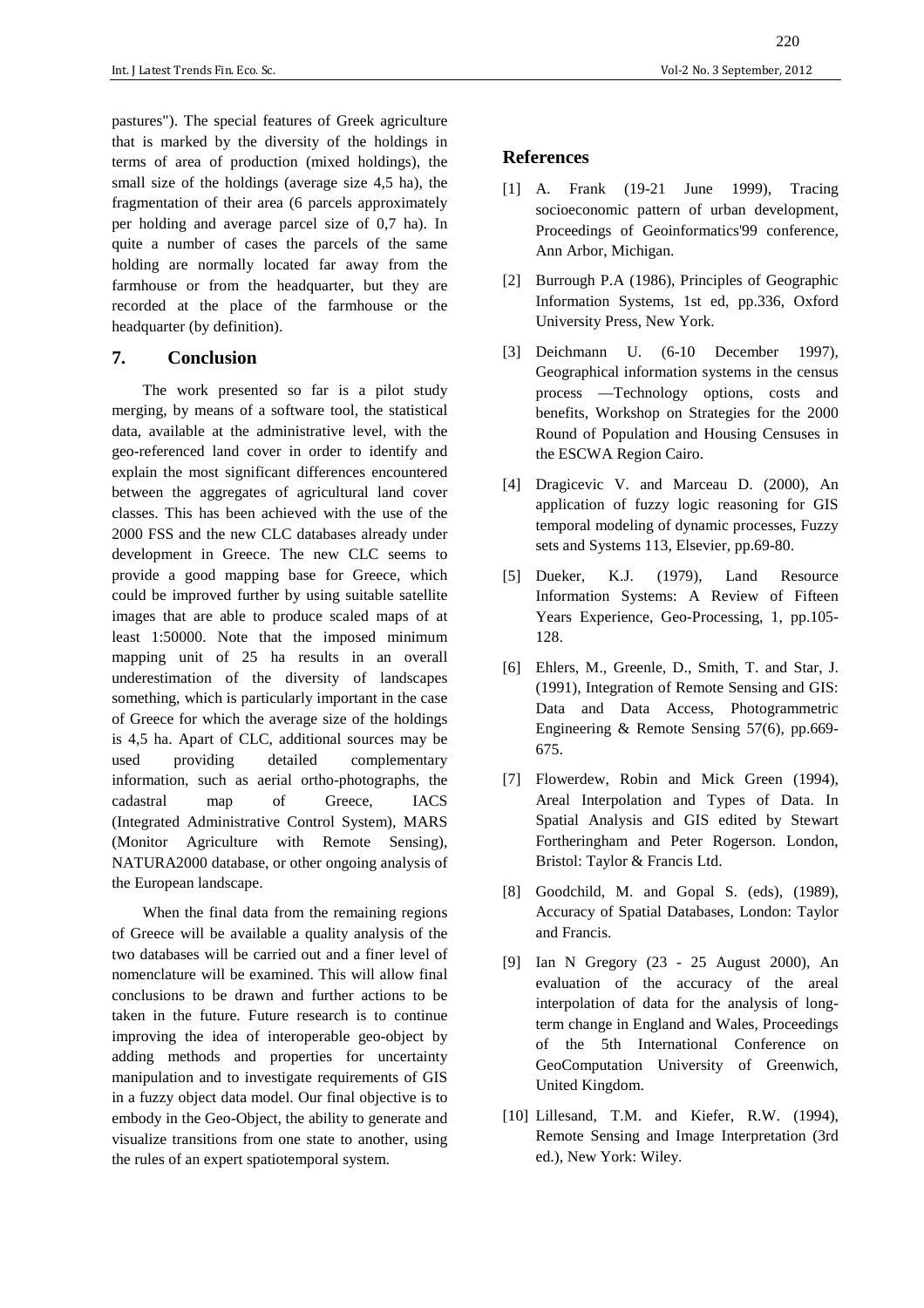- [11] Maffini and Guilio (1987), Raster versus Vector Data Encoding and Handling: A Commentary. Photogrammetric Engineering & Remote Sensing 53 (10), pp.1397- 1398.
- [12] Openshaw, S. (1984), The Modifiable Areal Unit Problem, Norwich: Geo Books.
- [13] Ozemoy, V.M., Smith, D.R., and Sicherman, A. (1981), Evaluating Computerized Geographic Information Systems Using Decision Analysis, Interfaces, 11, pp.92-98.
- [14] Parent C., Spaccapietra S., Zimanyi E., ' Conseptual Modeling for Federated GIS over the Web'. Ecole Polytechnique Federale de Lausanne — Laboratoire de Bases de Donees, 1.
- [15] Sambrakos M., Fillis I., Tsiligiridis T. (2001), Integration of Spatial Descriptive Statistical Data and Geographic Information, Proceedings of 8th Panhellenic Conference on Informatics, paper 91C, Nicosia, Cyprus.
- [16] Xie and Yichun (1995), The Overlaid Network Algorithms for Areal Interpolation Problem, Computers, Environment and Urban Systems, 19 (4), pp.287-306.
- [17] Yuan, Y., Smith, R.M. and Limp, W.F. (1997), Remodeling Census Population with Spatial Information from Landsat TM Imagery, Computers, Environment and Urban Systems, 21(3/4), pp.245-258.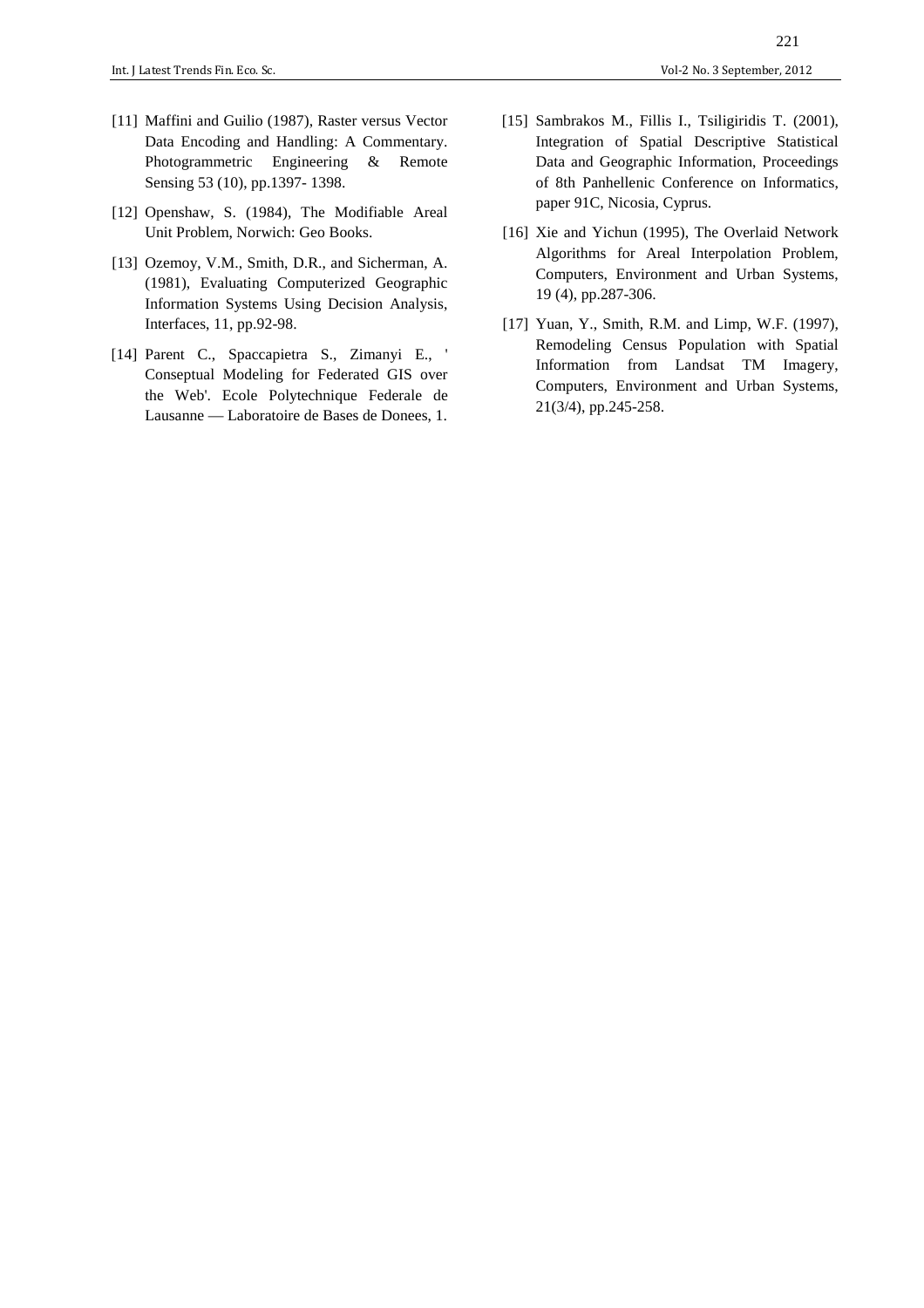|                    |                                 | DO1               | Common wheat and spelt                                    |
|--------------------|---------------------------------|-------------------|-----------------------------------------------------------|
| D:                 | D01-D08: CEREALS                | D <sub>02</sub>   | Durum wheat                                               |
| <b>ARABLE LAND</b> |                                 | D <sub>0</sub> 3  | Rye                                                       |
|                    |                                 | D04               | Barley                                                    |
|                    |                                 | D05               | Oats                                                      |
|                    |                                 | DO <sub>6</sub>   | Grain maize                                               |
|                    |                                 | D07               | Rice                                                      |
|                    |                                 | D <sub>08</sub>   | Other cereals                                             |
|                    |                                 | DO <sub>9</sub> C | Pulses-fodder peas                                        |
|                    | <b>D09: DRIED PULSES</b>        | DO9D              | Pulses-fodder field beans                                 |
|                    |                                 | DO9E              | Pulses-other than fodder peas and field beans             |
|                    |                                 | D <sub>10</sub>   | Potatoes                                                  |
|                    | D10-D12: ROOT CROPS             | D11               | Sugar beets                                               |
|                    |                                 | D12               | Fodder roots and brassicas                                |
|                    |                                 | D13A              | Tobacco                                                   |
|                    | D13: INDUSTRIAL PLANTS          | D13B              | Hops                                                      |
|                    |                                 | D <sub>13</sub> C | Cotton                                                    |
|                    |                                 | D13D              | Other industrial plants                                   |
|                    |                                 | D13D1             | Other oil seeds or fibre plants                           |
|                    |                                 | D13D1A            | Rape and turniprape                                       |
|                    |                                 |                   | D13D1B Sunflower                                          |
|                    |                                 | D13D1C            | Soya                                                      |
|                    |                                 | D13D1D            | Other oil seeds or fibre plants-others                    |
|                    |                                 | D13D2             | Aromatic-medicinal and culinary plants                    |
|                    |                                 | D13D3             | Industrial plants-others                                  |
|                    |                                 | D14A              | Fresh vegetables, mellons, strawberries-outdoor-openfield |
|                    | D14-D15:                        |                   |                                                           |
|                    | FRESH VEGETABLES, MELLONS,      | D14B              | Fresh vegetables, mellons, strawberries-outdoor- market   |
|                    | <b>STRAWBERRIES</b>             |                   | gardening                                                 |
|                    |                                 |                   |                                                           |
|                    |                                 | D <sub>15</sub>   | Fresh vegetables, mellons, strawberries under glass       |
|                    | D16-D17:                        | D16               | Flowers and ornamental plants outdoor                     |
|                    | FLOWER AND ORNAMENTAL PLANTS    | D17               | Flowers and ornamental plants under glass                 |
|                    |                                 | D18A              | Forage plants-temporary grass                             |
|                    |                                 | D18B              | Forage-plants-other green fodder-total                    |
|                    | <b>D18: FORAGE PLANTS</b>       | D18B1             | Forage-plants-other green fodder-green maize              |
|                    |                                 | D18B2             | Forage-plants-other green fodder-leguminous plants        |
|                    |                                 | D18B3             | Forage-plants-other green fodder-others                   |
|                    | D19-D20:                        | D19               | Seeds and seedlings                                       |
|                    | OTHER ARABLE CROPS              | D <sub>20</sub>   | Other crops                                               |
|                    | D21: FALLOW LAND                | D21               | Fallow land                                               |
| E: KITCHEN         | E: KITCHEN GARDENS              | E                 | Kitchen gardens                                           |
| <b>GARDENS</b>     |                                 |                   |                                                           |
| F:                 | F:                              | F01               | Permanent grassland and meadow-pasture and meadow         |
| PERMANENT          | PERMANENT PASTURES AND          |                   |                                                           |
| PASTURES AND       | <b>MEADOWS</b>                  | F02               | Permanent grassland and meadow-rough grazing              |
| <b>MEADOWS</b>     |                                 |                   |                                                           |
| G:                 | G1: FRUIT AND BERRY PLANTATIONS | GO1A              | Fruit and berry plantations-temperate climate             |
|                    |                                 |                   |                                                           |
|                    |                                 |                   |                                                           |
| PERMA              |                                 | GO1B              | Fruit and berry plantations-subtropical climate           |
| <b>NENT</b>        |                                 | GO1C              | Fruit and berry plantations-nuts                          |
| <b>CROPS</b>       | G2: CITRUS PLANTATIONS          | G02               | Citrus plantations                                        |
|                    | <b>G3: OLIVE PLANTATIONS</b>    | GO3A              | Olive plantations-table olives                            |
|                    |                                 | GO3B              | Olive plantations-oil production                          |
|                    | G4: VINEYARDS                   | GO4A              | Vineyards-quality wine                                    |
|                    |                                 | GO4B              | Vineyards-other wines                                     |
|                    |                                 | GO4C              | Vineyards-table grapes                                    |
|                    |                                 | GO4D              | Vineyards-raisins                                         |
|                    | <b>G5: NURSERIES</b>            | G05               | <b>Nurseries</b>                                          |
|                    | G6: OTHER PERMANENT CROPS       | GO <sub>6</sub>   | Other permanent crops                                     |
|                    | G7: PERMANENT CROPS UNDER GLASS | G07               | Permanent crops under glass                               |

#### Table 1. Classification of land use in the 2000 FSS nomenclature.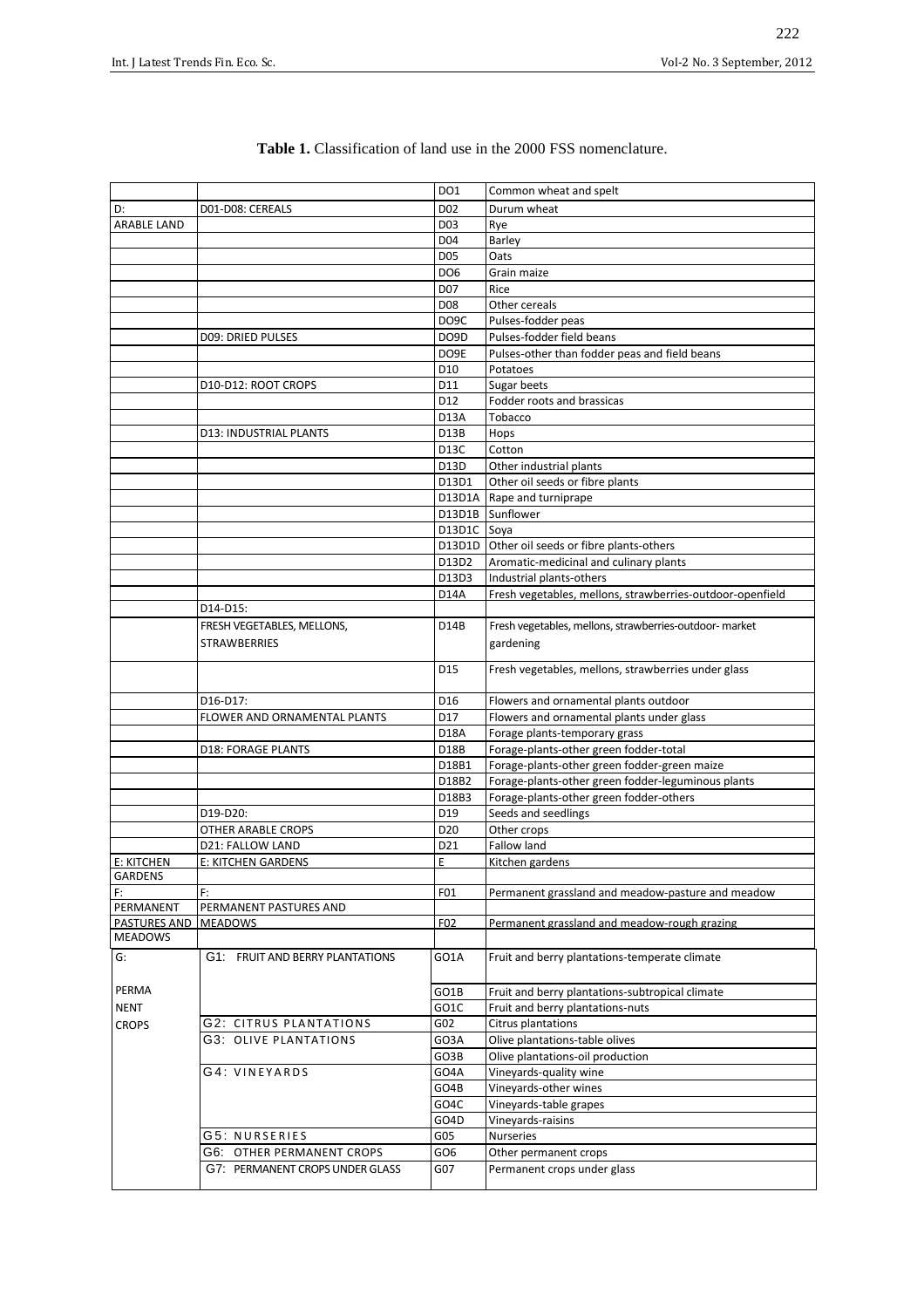| H: OTHER LAND H0103: |                                | H01              | Unutilized agricultural land which is no longer farmed, for |  |
|----------------------|--------------------------------|------------------|-------------------------------------------------------------|--|
|                      |                                |                  | economic, social or other reasons                           |  |
|                      | NON-UTILIZED AGRICULTURAL LAND |                  |                                                             |  |
|                      |                                | H <sub>03</sub>  | Other land occupied by buildings, pleasure gardens, etc.    |  |
|                      | H02: WOODED AREA               | H <sub>0</sub> 2 | Woodland                                                    |  |
| 1:                   | 101:                           | 101A             | Successive secondary crops-non fodder cereals               |  |
|                      |                                | 101B             | Successive secondary crops-non fodder pulses                |  |
| <b>COMBINE</b>       | SUCCESSIVE SECONDARY CROPS     | 101C             | Successive secondary crops-non fodder oil-seed plants       |  |
| D AND                |                                | 101D             | Successive secondary crops-others total                     |  |
| <b>SUCCESSI</b>      | 102: MUSHROOMS                 | 102              | <b>Mushrooms</b>                                            |  |
| VE                   | 103: IRRIGATED AREA            | 103A             | Total irrigable area                                        |  |
| SECONDA              |                                | 103B             | Irrigated once a year-total                                 |  |
|                      | 104: AREA COVERED BY           | 104              | Area covered by greenhouses in use                          |  |
| <b>RY</b>            | <b>GREENHOUSES IN USE</b>      |                  |                                                             |  |
| <b>CROPPIN</b>       | 105: COMBINED CROPS            | 105A             | Combined crops-agricultural-forestry                        |  |
| G,                   |                                | 105B             | Combined crops-permanent-annual                             |  |
| <b>MUSHRO</b>        |                                | 105C             | Combined crops-permanent-permanent                          |  |
| OMS,                 |                                | 105D             | Combined crops-others                                       |  |
|                      |                                |                  |                                                             |  |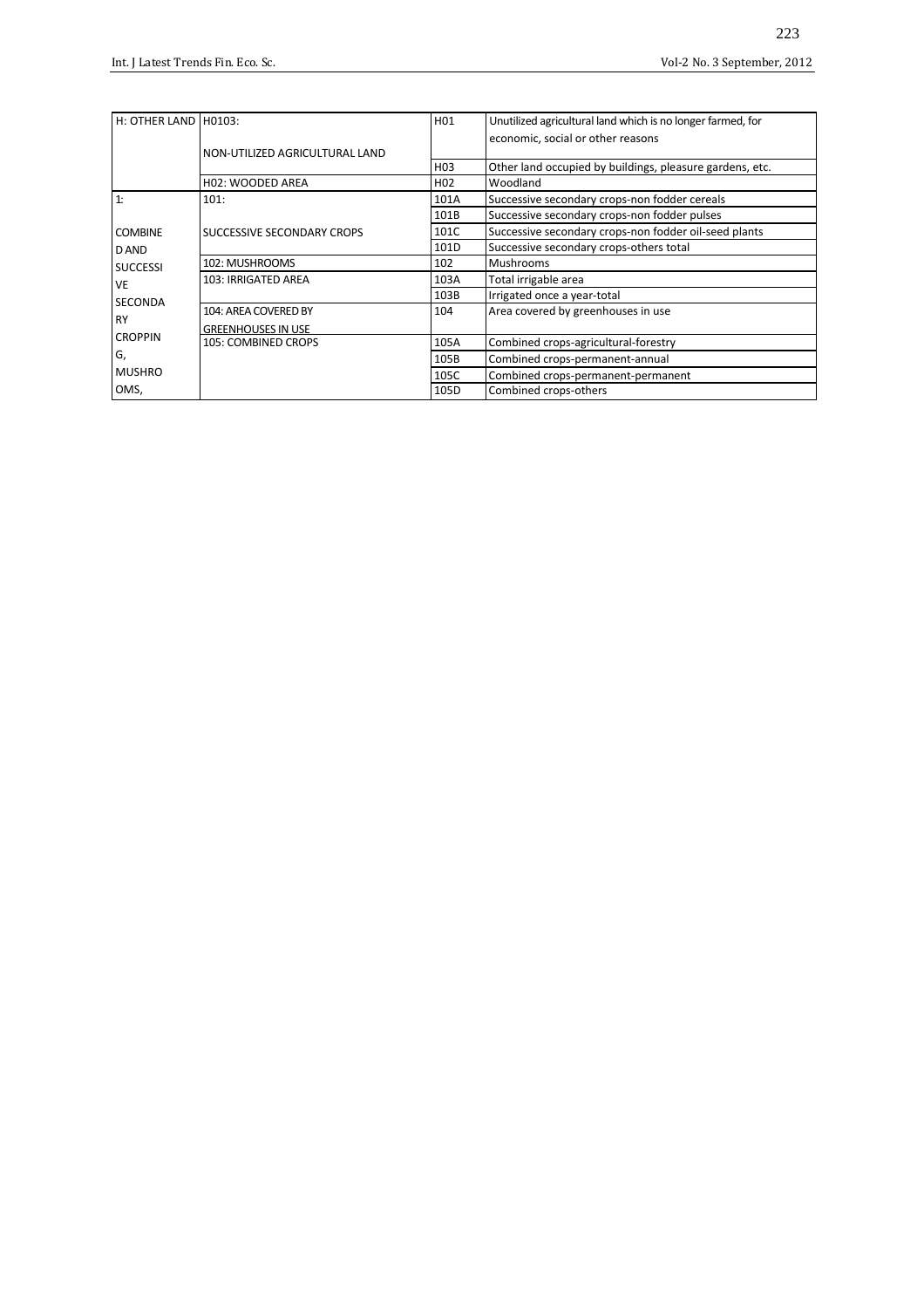|                                               | <b>New CLC</b>                                                                                                                                                                                                                   | FSS                                          |                                                                                                |  |
|-----------------------------------------------|----------------------------------------------------------------------------------------------------------------------------------------------------------------------------------------------------------------------------------|----------------------------------------------|------------------------------------------------------------------------------------------------|--|
| LEVEL 1                                       | LEVEL 2                                                                                                                                                                                                                          | LEVEL 1                                      | LEVEL 2                                                                                        |  |
| 1. Artificial surfaces<br>(Man-made<br>areas) | 1.1 Urban fabric (Build-up areas, urban<br>agglomerations)                                                                                                                                                                       |                                              |                                                                                                |  |
|                                               | 1.2 Industrial and commercial units (Industrial or<br>commercial zones)                                                                                                                                                          |                                              |                                                                                                |  |
|                                               | 1.3 Transport units                                                                                                                                                                                                              |                                              |                                                                                                |  |
|                                               | 1.4 Mine, dump and construction sites (Mines, waste<br>disposal sites)                                                                                                                                                           |                                              |                                                                                                |  |
|                                               | 1.5 Artificial, non-agricultural vegetated areas sport<br>and cultural activity sites (Artificial or non-<br>agricultural green areas)                                                                                           |                                              |                                                                                                |  |
| 2. Agricultural areas                         | 2.1 Arable land (Areas under arable crops)                                                                                                                                                                                       | Utilized<br>agricultural<br>areas<br>$D+G+E$ | D=D01+D02+D03+<br>D04+D05+<br>D06+D07+D08+D09+D10+<br>Dll+D12+D13+D14+D15+<br>D16+D17+D18+D19+ |  |
|                                               | 2.2 Permanent crops (Areas under permanent<br>crops)                                                                                                                                                                             |                                              | G=G01+G02+G03+G04+G05<br>+G06+G07                                                              |  |
|                                               | 2.3 Pastures (Areas under meadow or pasture)                                                                                                                                                                                     |                                              | $F = F01 + F02$                                                                                |  |
|                                               | 2.4 Heterogeneous agricultural areas (Areas with<br>mixed uses -mixed farmland)                                                                                                                                                  |                                              | 105A+I05B                                                                                      |  |
| 3. Forests and semi-<br>natural areas         | 3.1 Forests (Forested areas)                                                                                                                                                                                                     |                                              | H02: only the private forests                                                                  |  |
|                                               | 3.2 Transitional woodland /shrub<br>3.3 Shrub and/or herbaceous vegetation<br>associations (Areas with mixed shrub/grassy<br>vegetation)<br>3.4 Open spaces with little or no vegetation<br>(Areas with little or no vegetation) |                                              | H01: only the private<br>uncultivated areas for<br>economic, social or other<br>reasons        |  |
| 4. Surfaces under water                       | 4.1 Inland water                                                                                                                                                                                                                 |                                              |                                                                                                |  |
|                                               | 4.2 Inland wetlands                                                                                                                                                                                                              |                                              |                                                                                                |  |
|                                               | 4.3 Coastal wetlands                                                                                                                                                                                                             |                                              |                                                                                                |  |

**Table 2.** Linkage between the 2000 FSS and the new CLC nomenclatures in Greece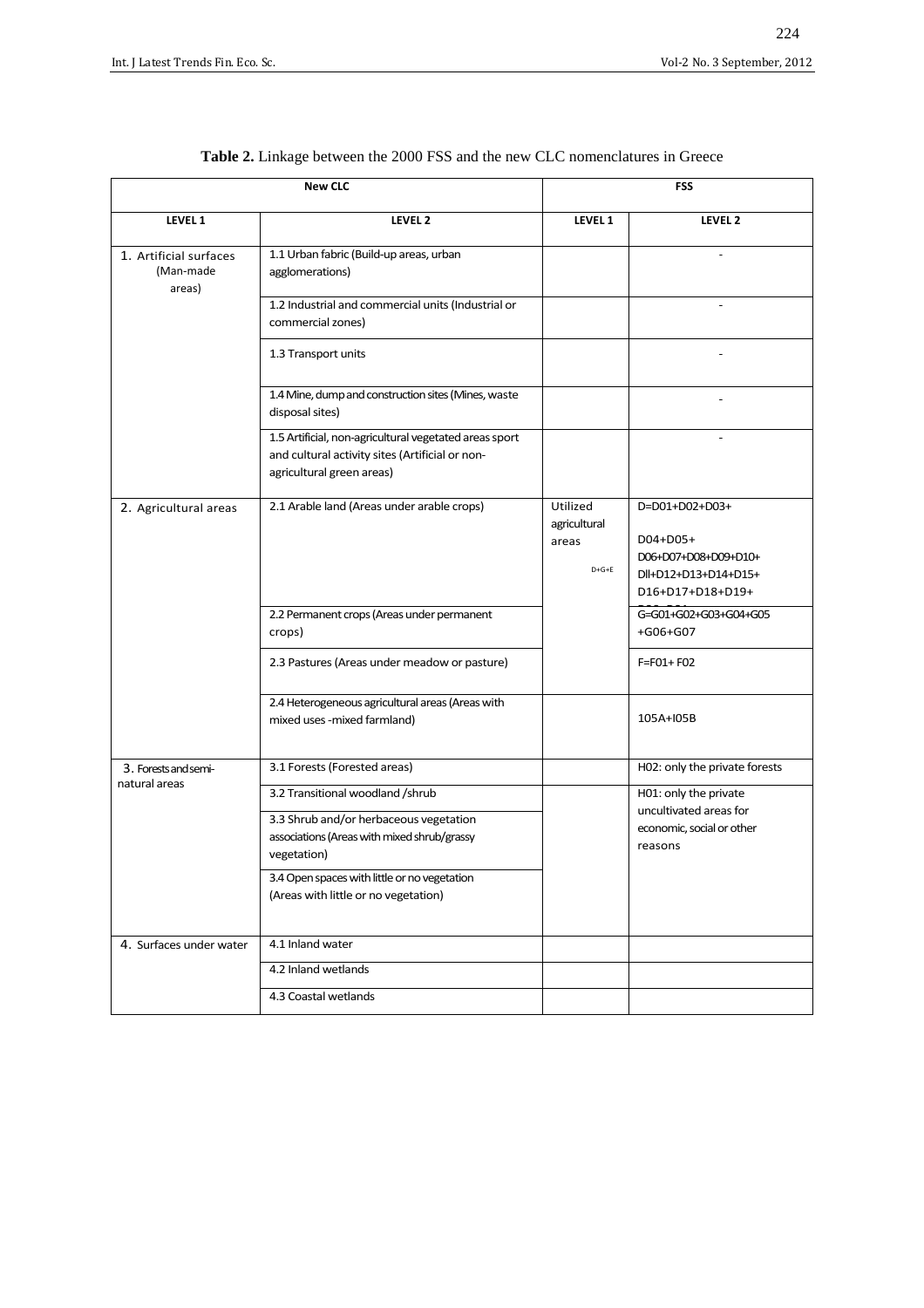| <b>Table 3.</b> Results showing the differences (%) in arable areas, areas under permanent |
|--------------------------------------------------------------------------------------------|
| crops and cultivated areas $(D+E)$ as they recorded by the 2000 FSS and the new CLC        |
| nomenclatures.                                                                             |

| <b>Regions</b>        | <b>Districts</b>  | <b>Arable Areas</b> | <b>Areas under</b> | <b>Cultivated</b> |  |
|-----------------------|-------------------|---------------------|--------------------|-------------------|--|
| (NUTS II)             | (NUTS III)        | (% difference)      | Permanent          | <b>Areas</b>      |  |
|                       |                   |                     | Crops              | (% difference)    |  |
|                       |                   |                     | (% difference)     |                   |  |
| <b>ANATOLIKI</b>      | <b>DRAMA</b>      | 45                  | $-93$              | 42                |  |
| <b>MAKEDONIA</b><br>& |                   |                     |                    |                   |  |
| <b>THRAM</b>          | <b>KAVALA</b>     | 64                  | $-45$              | 31                |  |
|                       | <b>EVROS</b>      | 24                  | 44                 | 25                |  |
|                       | <b>XANTHI</b>     | 33                  | $-67$              | 32                |  |
|                       | <b>RODOPI</b>     | 31                  | 89                 | 32                |  |
| <b>TOTAL</b>          |                   | 33                  | $-27$              | 30                |  |
| <b>KENTRIKI</b>       | <b>IMATHIA</b>    | 42                  | $-91$              | $-12$             |  |
| <b>MAKEDONIA</b>      | <b>SALONIKI</b>   | $\overline{4}$      | $-49$              | $\overline{3}$    |  |
|                       | <b>KILKIS</b>     | $-7$                | $-39$              | $-7$              |  |
|                       | PELLA             | $-31$               | $-77$              | $-47$             |  |
|                       | PIERIA            | $-7$                | $-79$              | $-14$             |  |
|                       | <b>SERRES</b>     | 42                  | $-81$              | 37                |  |
|                       | <b>CHALKIDIKI</b> | 54                  | -9                 | 34                |  |
| <b>TOTAL</b>          |                   | 15                  | $-61$              | $\overline{4}$    |  |
| <b>DYTIKI</b>         | <b>GREVENA</b>    | 20                  | $-68$              | 18                |  |
| <b>MAKEDONIA</b>      | <b>KASTORIA</b>   | $-21$               | $-35$              | $-22$             |  |
|                       | <b>KOZANI</b>     | 4                   | 27                 | 5                 |  |
|                       | <b>FLORINA</b>    | $-3$                | $-44$              | $-4$              |  |
| <b>TOTAL</b>          |                   | 3                   | $-14$              | $\overline{2}$    |  |
| <b>TOTAL</b>          |                   | 18                  | $-52$              | 12                |  |
| <b>MAKEDONIA</b>      |                   |                     |                    |                   |  |
| <b>KRITI</b>          | <b>IRAKLIO</b>    | $-71$               | 4                  | $-4$              |  |
|                       | LASITHI           | 54                  | 47                 | 48                |  |
|                       | <b>RETHIMNO</b>   | $-91$               | $-7$               | $-24$             |  |
|                       | CHANIA            | $-72$               | 4                  | $-4$              |  |
| <b>TOTAL</b>          |                   | $-66$               | 6                  | $-3$              |  |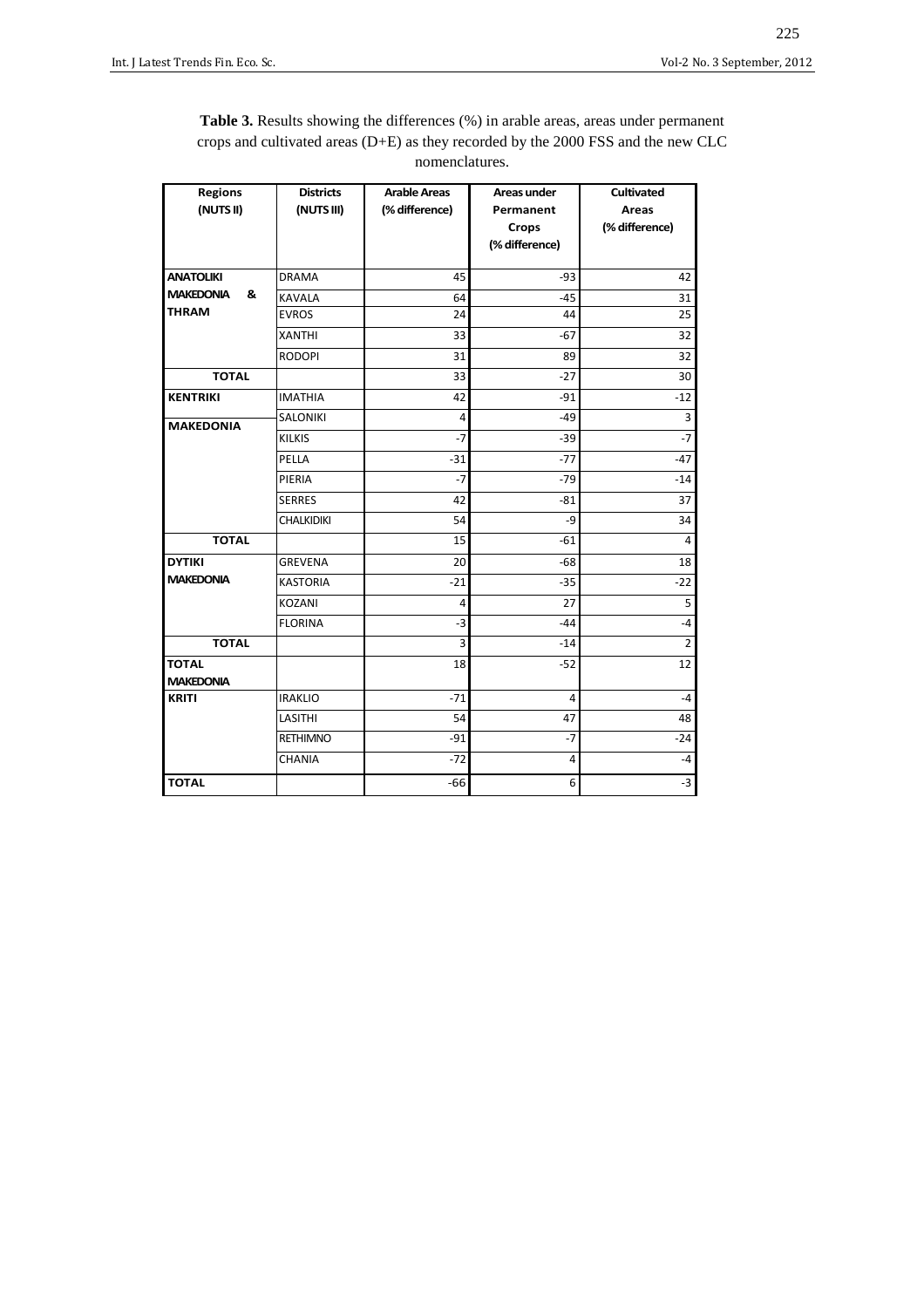**Table 4.** Results showing the actual values and the corresponding differences in the class of pastures and meadows as they recorded by the 2000 FSS and the new CLC nomenclatures.

|                  | <b>Districts</b> | Pastures and meadows (ha) |         |            |
|------------------|------------------|---------------------------|---------|------------|
|                  |                  |                           |         |            |
|                  |                  |                           |         |            |
| (NUTS II)        | (NUTS III)       | 2000 FSS                  | new CLC | Difference |
| <b>ANATOLIKI</b> | <b>DRAMA</b>     | 1,294                     | 31,380  | 30,086     |
| <b>MAKEDONIA</b> | <b>KAVALA</b>    | 760                       | 19,810  | 19,050     |
|                  | <b>EVROS</b>     | 4,353                     | 13,870  | 9,517      |
|                  | <b>XANTHI</b>    | 81                        | 11,910  | 11,829     |
|                  | <b>RODOPI</b>    | 1,733                     | 13,520  | 11,787     |
| <b>TOTAL</b>     |                  | 8,221                     | 90,490  | 82,269     |
| <b>KENTRIKI</b>  | <b>IMATHIA</b>   | 860                       | 9,840   | 8,980      |
| <b>MAKEDONIA</b> | <b>SALONIKI</b>  | 473                       | 25,020  | 24,547     |
|                  | <b>KILKIS</b>    | 5,310                     | 40,680  | 35,370     |
|                  | PELLA            | 2,458                     | 25,910  | 23,452     |
|                  | PIERIA           | $\overline{3}$            | 6,570   | 6,567      |
|                  | <b>SERRES</b>    | 6,246                     | 28,520  | 22,274     |
|                  | CHALKIDIKI       | 2,780                     | 5,330   | 2,550      |
| <b>TOTAL</b>     |                  | 18,130                    | 141,870 | 123,740    |
| <b>DYTIKI</b>    | <b>GREBENA</b>   | 315                       | 25,890  | 25,575     |
| MAKEDONIA        | <b>KASTORIA</b>  | 822                       | 29,840  | 29,018     |
|                  | KOZANI           | 794                       | 70,610  | 69,816     |
|                  | <b>FLORINA</b>   | 5,477                     | 27,200  | 21,723     |
| <b>TOTAL</b>     |                  | 7,408                     | 153,540 | 146,132    |
| <b>TOTAL</b>     |                  | 33,759                    | 385,900 | 352,141    |
| <b>MAKEDONIA</b> |                  |                           |         |            |
| <b>KRITI</b>     | <b>IRAKLIO</b>   | 36,412                    | 69,070  | 32,658     |
|                  | LASITHI          | 16,817                    | 61,631  | 44,814     |
|                  | <b>RETHIMNO</b>  | 62,470                    | 53,241  | $-9,229$   |
|                  | <b>CHANIA</b>    | 63,410                    | 40,167  | $-23,243$  |
| <b>TOTAL</b>     |                  | 179,109                   | 224,109 | 45,000     |